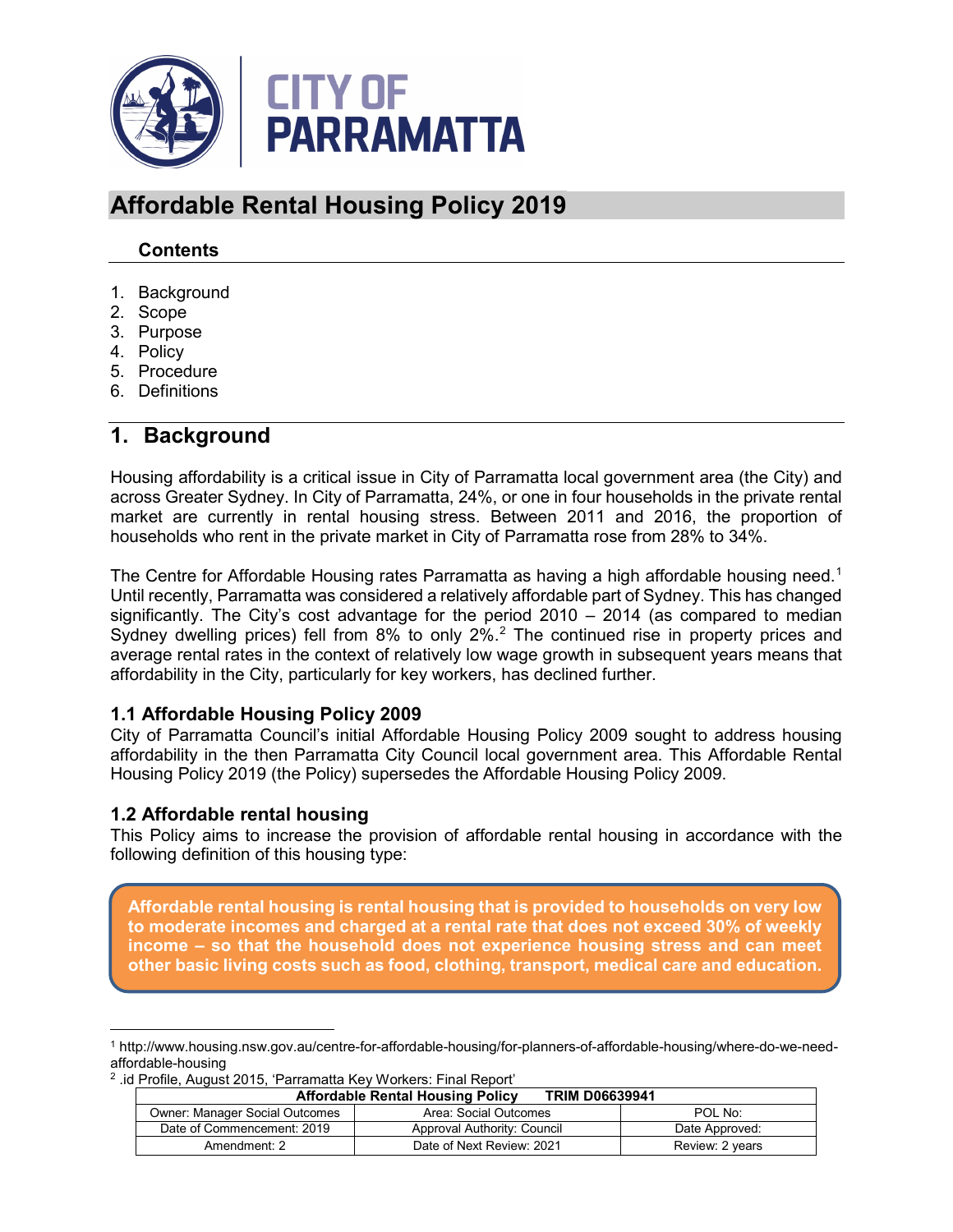

It is important to specify the difference between several related terms in order to clarify what this Policy is concerned with. A list of key definitions is provided in Section 6.0 of this Policy.

This Policy focuses on **affordable rental housing** as local government has the capacity to provide this type of affordable housing. This focus also reflects evidence that rental stress is of more concern than mortgage stress because 70% of all housing stress occurs in the private rental sector, and because a far higher proportion of lower income earners occupy the private rental market as opposed to the mortgage market.

### **1.3 Why does Council need to encourage affordable rental housing?**

The Greater Sydney region is experiencing a housing affordability crisis, and City of Parramatta is impacted by this. Council needs to act on this issue over time because of the level of housing stress currently experienced across the City, and the continued loss of key workers experienced by the City, at least in part, as a result of housing stress.

### **2. Scope**

This Policy specifies how City of Parramatta Council will contribute to supporting the delivery of new affordable rental housing through the planning system.

### **2.1 What types of affordable housing does this Policy apply to?**

This Policy relates to types of affordable rental housing that can provide a demonstrable reduction in housing stress in the LGA. For this reason, the Policy does not apply to all types of affordable housing that can be delivered under the Affordable Rental Housing State Environment Planning Policy (ARH SEPP 2009).<sup>[3](#page-1-0)</sup> This is because not all housing types included under the ARH SEPP 2009 carry the same requirements to subsidise their rent. Table 2 specifies which housing types are included in this Policy and which types are not.

<span id="page-1-0"></span> $3$  The ARH SEPP 2009 includes the following housing types: In-fill affordable housing; Secondary dwellings; Boarding houses; Supportive accommodation; Residential flat buildings—social housing providers, public authorities and joint ventures; Residential development—Land and Housing Corporation; and Group Homes.

| <b>TRIM D06639941</b><br><b>Affordable Rental Housing Policy</b> |                             |                 |
|------------------------------------------------------------------|-----------------------------|-----------------|
| <b>Owner: Manager Social Outcomes</b>                            | Area: Social Outcomes       | POL No:         |
| Date of Commencement: 2019                                       | Approval Authority: Council | Date Approved:  |
| Amendment: 2                                                     | Date of Next Review: 2021   | Review: 2 years |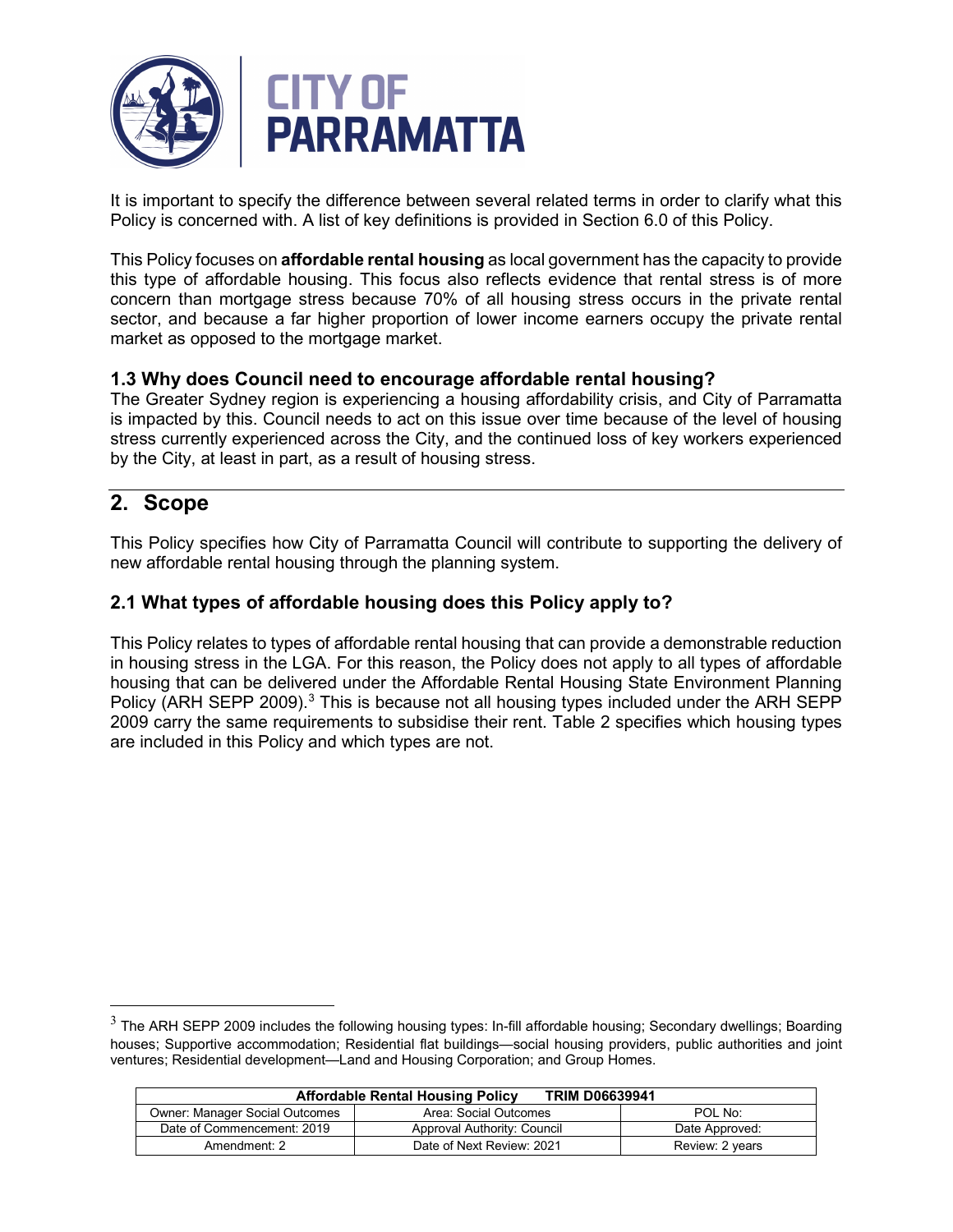



| <b>Table 2. Affordable Housing Types</b>                                                           |                                                                                                                                           |
|----------------------------------------------------------------------------------------------------|-------------------------------------------------------------------------------------------------------------------------------------------|
| Affordable housing types included in Policy<br>Target                                              | Affordable housing types not included in<br><b>Policy Target</b>                                                                          |
| • Affordable Rental Housing managed by<br>non-profit providers                                     | Boarding houses <sup>4</sup> delivered under the<br>$\bullet$<br>ARH SEPP 2009                                                            |
| • In-fill Affordable Rental Housing delivered<br>under the ARH SEPP 2009                           | Secondary dwellings (e.g. granny flats)<br>$\bullet$<br>delivered under the ARH SEPP 2009                                                 |
| • Affordable Rental Housing delivered under<br>Government-subsidised schemes                       | Supportive accommodation delivered<br>$\bullet$<br>under ARH SEPP 2009                                                                    |
| • Affordable Rental Housing acquired by<br>Council through a voluntary planning<br>agreement (VPA) | Residential flat buildings or<br>$\bullet$<br>developments undertaken by other<br>public authorities delivered under the<br>ARH SEPP 2009 |
| • Affordable Rental Housing acquired by<br>Council through inclusionary zoning                     | Group homes delivered under the ARH<br><b>SEPP 2009</b>                                                                                   |

### **2.2 Where does this Policy apply?**

The purpose and principles of this Policy apply to the entire City of Parramatta local government area. Rental housing affordability is an issue that spans all areas of the City and is not confined to any specific location, although it is acknowledged that some suburbs experience higher rates of housing stress than others.

Any affordable rental housing contribution on uplift value will only apply to sites within City of Parramatta local government area that are outside the Parramatta CBD. The Parramatta CBDspecific infrastructure funding approach does not include affordable rental housing. Affordable rental housing has not been included because of the already significant scale of infrastructure required to support the Parramatta CBD.

### **3. Purpose**

 $\overline{a}$ 

### **3.1 Policy Objective**

The objective of this Policy is to reduce the level of rental housing stress experienced by residents across City of Parramatta so that they can thrive socially and economically. This will be achieved by increasing the provision of affordable rental housing. More affordable rental housing will allow more residents to live closer to work, or close to good public transport links that make the journey to work cheaper, faster and easier.

<span id="page-2-0"></span><sup>4</sup> Boarding house rooms must be rented at subsidised rates if the owner takes up the available land tax discount for boarding houses, but they are not obliged to do so.

| <b>Affordable Rental Housing Policy</b><br><b>TRIM D06639941</b> |                             |                 |
|------------------------------------------------------------------|-----------------------------|-----------------|
| Owner: Manager Social Outcomes                                   | Area: Social Outcomes       | POL No:         |
| Date of Commencement: 2019                                       | Approval Authority: Council | Date Approved:  |
| Amendment: 2                                                     | Date of Next Review: 2021   | Review: 2 years |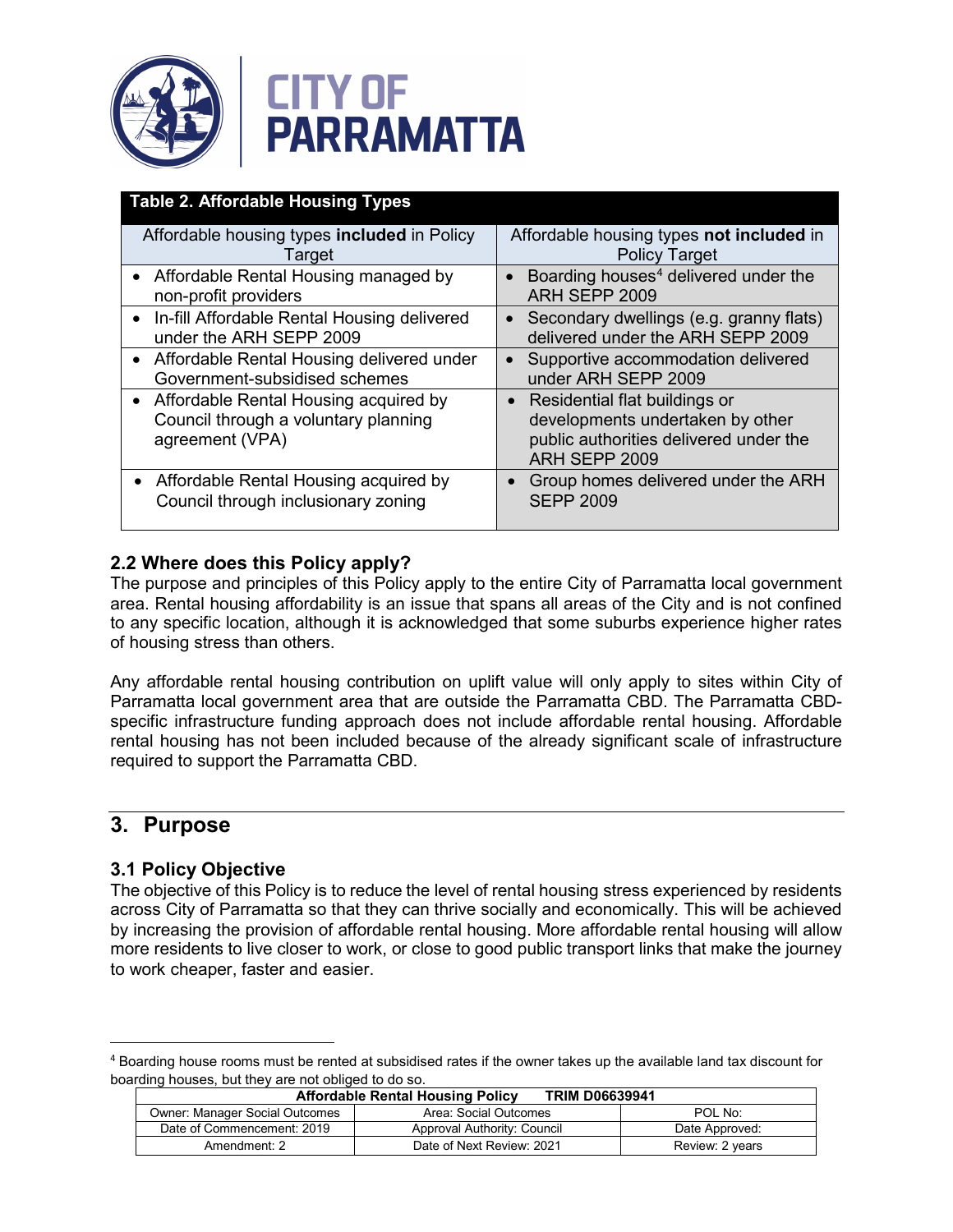

### **3.2 How can Council provide affordable rental housing?**

There are two mechanisms available to local government in NSW that allow it to secure affordable rental housing through the planning system. They are:

- Voluntary planning agreements (VPAs)
- Inclusionary zoning, through the use of State Environmental Planning Policy No. 70 (SEPP 70)

#### **3.2.1 Voluntary Planning Agreements (VPAs)**

Council's Planning Agreements Policy 2018 sets out Council's policy and procedures relating to planning agreements under Section 7.4[5](#page-3-0) of the Environmental Planning and Assessment Act 1979. The proportion of value sought through a VPA for the purposes of affordable rental housing is set out in Action 1 of this Affordable Rental Housing Policy 2018.

#### **3.2.2 Inclusionary Zoning under State Environmental Planning Policy No. 70 (SEPP 70)**

Inclusionary zoning is a process that allows local governments to set a specific affordable housing contribution rate that applies to development within a designated area (e.g. a high growth precinct, suburb or local government area). In order for councils in NSW to apply inclusionary zoning, they must apply to the NSW Government to be included under State Environmental Planning Policy No. 70 (SEPP 70). Councils named in this SEPP are then subject to a process of feasibility assessment for any proposed affordable housing contribution rate, and concurrence by the NSW Government with any proposed contribution rate before they can amend their LEP to reflect the inclusionary zoning requirement and apply the contribution rate to future development.

## **4. Policy**

 $\overline{a}$ 

### **4.1 Policy Actions**

**Action 1. In the short term, continue to utilise Voluntary Planning Agreements (VPAs) to secure future affordable rental housing stock**

Council will seek affordable rental housing through VPAs as allowed for under Section 7.4 of the Environmental Planning and Assessment Act 1979.<sup>[6](#page-3-1)</sup>

This Policy nominates that 10% of land value uplift in all areas outside the Parramatta CBD will be captured by Council for the purpose of providing affordable rental housing.

This policy position works in conjunction with the Planning Agreement Policy 2018. The Planning Agreement Policy 2018 states as follows:

<sup>6</sup> Previously, this was known as Section 93F of the Environmental Planning and Assessment Act 1979.

| <b>Affordable Rental Housing Policy</b><br><b>TRIM D06639941</b> |                             |                 |
|------------------------------------------------------------------|-----------------------------|-----------------|
| <b>Owner: Manager Social Outcomes</b>                            | Area: Social Outcomes       | POL No:         |
| Date of Commencement: 2019                                       | Approval Authority: Council | Date Approved:  |
| Amendment: 2                                                     | Date of Next Review: 2021   | Review: 2 years |

<span id="page-3-1"></span><span id="page-3-0"></span><sup>&</sup>lt;sup>5</sup> Previously, Section 93F of the Environmental Planning and Assessment Act 1979.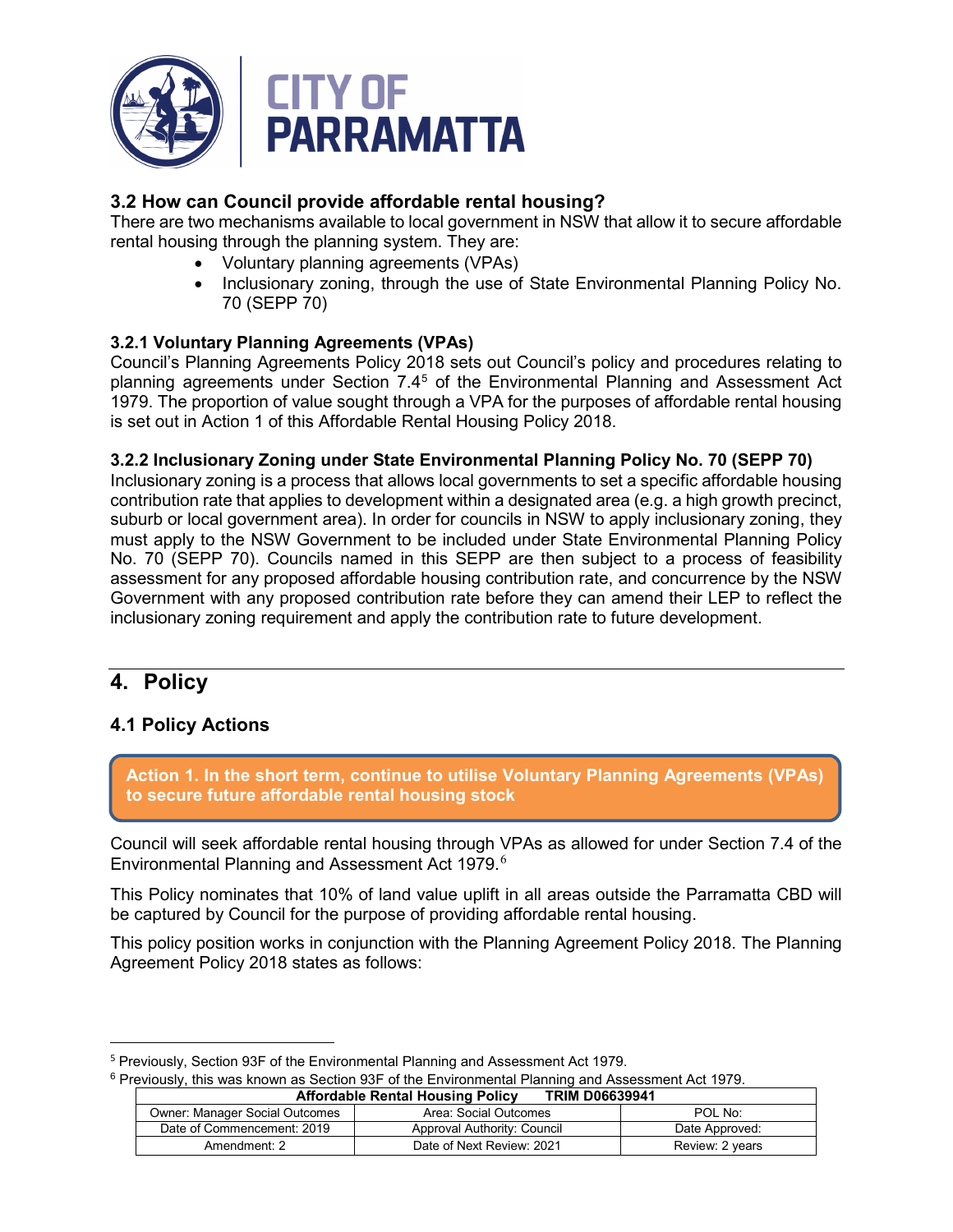

*For proposed development and planning proposals outside the [Parramatta] CBD, Council's primary position is that satisfactory arrangements for the provision of community infrastructure will be taken to have been made when the value of the planning agreement contribution is equivalent to 50% of the land value uplift.*

#### And furthermore:

*When considering the value of a planning agreement contribution, Council will take into account all circumstances of the particular case, including:*

*(c) Where applicable any requirement of Council's Affordable Rental Housing Policy to provide 10% of the uplift value as affordable housing units. This will be included in the overall 50% land value uplift requirement.* 

The 10% value allocated for affordable housing will be sought in the form of affordable rental housing units dedicated to Council. Council will accept monetary contributions towards affordable rental housing as part of a VPA where the agreed value of the contribution is less than the value of a single unit, or where there is a need to provide an additional monetary payment on top of the dedication of the physical asset(s) to meet the agreed value of the contribution.

The affordable rental housing contribution on uplift value will only apply to sites within the City of Parramatta local government area that are outside the Parramatta CBD. The Parramatta CBDspecific infrastructure funding approach does not include affordable rental housing. Affordable rental housing has not been included because of the already significant scale of infrastructure required to support the Parramatta CBD.

Council will apply Action 1 in a given location until such time as it is able to establish an affordable rental housing contribution scheme under SEPP 70 as per Action 2. No location within City of Parramatta local government area will be subject to the application of Action 1 and Action 2 simultaneously.

**Action 2. Pursue Inclusionary Zoning by applying to the Department of Planning and Environment (DPE) for inclusion under SEPP 70 to enable Council to prepare an affordable rental housing contributions plan**

Council will actively seek to include the City of Parramatta LGA as a priority area for affordable rental housing under State Environmental Planning Policy No. 70 (SEPP 70) as outlined in 3.2.2 of this Policy. This SEPP is the mechanism through which Council can mandate a contribution to affordable rental housing from development. Once approved by the Department of Planning and Environment and subsequently included within the relevant Local Environment Plan, Council will no longer seek contributions to affordable rental housing through VPAs in areas where SEPP 70 applies.

In order to achieve inclusion in SEPP 70, Council will undertake the required feasibility assessment and apply to the NSW Government. If approved, Council will be required to prepare and publicly exhibit a planning proposal that will seek an amendment to the Local Environment

| <b>TRIM D06639941</b><br><b>Affordable Rental Housing Policy</b> |                             |                 |
|------------------------------------------------------------------|-----------------------------|-----------------|
| <b>Owner: Manager Social Outcomes</b>                            | Area: Social Outcomes       | POL No:         |
| Date of Commencement: 2019                                       | Approval Authority: Council | Date Approved:  |
| Amendment: 2                                                     | Date of Next Review: 2021   | Review: 2 years |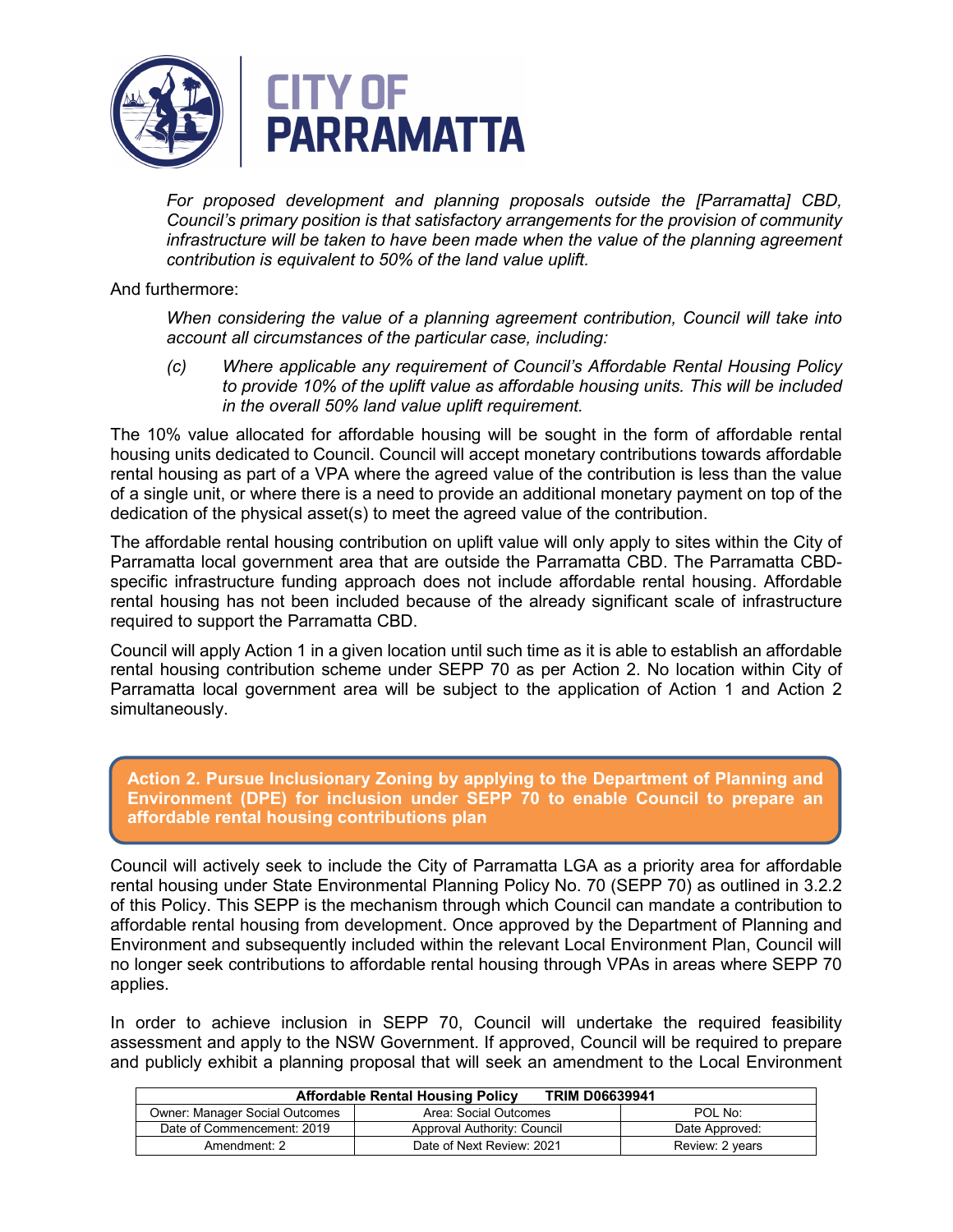

Plan amendment that would identify the rates of affordable rental housing contributions and where they would apply. Any such contribution rate would be based on a feasibility assessment in line with the requirements of the NSW Government.

### **4.3 Access and design outcomes for affordable rental housing dwellings**

City of Parramatta Council's Disability Inclusion Action Plan 2017-2021 (DIAP) outlines Council's commitment to ensure that services, facilities and programs provided by City of Parramatta are accessible and inclusive. Affordable rental housing dwellings represent a type of infrastructure provided to address the social and economic impacts of poor housing affordability.

Council recognises that affordable rental housing stock must be accessible to all. Council also acknowledges that as the population ages, it is likely to see an older age cohort occupying affordable rental dwellings. This emphasises the need for all affordable rental dwellings to be universally accessible.

The allocation of affordable rental housing dwellings to be dedicated to Council, either through voluntary planning agreements or any other planning system mechanism, is to be undertaken in accordance with the following conditions:

- The make-up of dwelling sizes dedicated to Council as affordable rental housing must be proportionate to the dwelling sizes present in the overall development.
- Affordable rental housing dwellings to be dedicated to Council are subject to the same design requirements and controls as all other dwellings within a development site. This includes design outcomes and characteristics such as solar access, cross-ventilation and universal design.

## **5. Procedure**

### **5.1 Measuring and reporting on the 2036 affordable rental housing target**

This Policy sets a target of 9,500 affordable rental dwellings to be provided in City of Parramatta by 2036. This Policy acknowledges that Council is one of many contributors towards affordable rental housing provision. Progress towards this target will be assessed by measuring provision of affordable rental housing by Council as well as by the private sector through ARH SEPP 2009 and other government-subsides housing programs, the community housing sector, and any other providers.

### **5.2 City of Parramatta's Affordable Housing Bank**

The Affordable Housing Bank refers to the dwellings that Council has acquired that are owned and operated for the purposes of providing affordable rental housing.

City of Parramatta Council will appoint a Community Housing Provider (CHP) to manage all aspects of the operation of Council's Affordable Housing Bank in accordance with Council's Procurement Policy. The management of Council's Affordable Housing Bank will be undertaken

| <b>Affordable Rental Housing Policy</b><br><b>TRIM D06639941</b> |                             |                 |
|------------------------------------------------------------------|-----------------------------|-----------------|
| <b>Owner: Manager Social Outcomes</b>                            | Area: Social Outcomes       | POL No:         |
| Date of Commencement: 2019                                       | Approval Authority: Council | Date Approved:  |
| Amendment: 2                                                     | Date of Next Review: 2021   | Review: 2 years |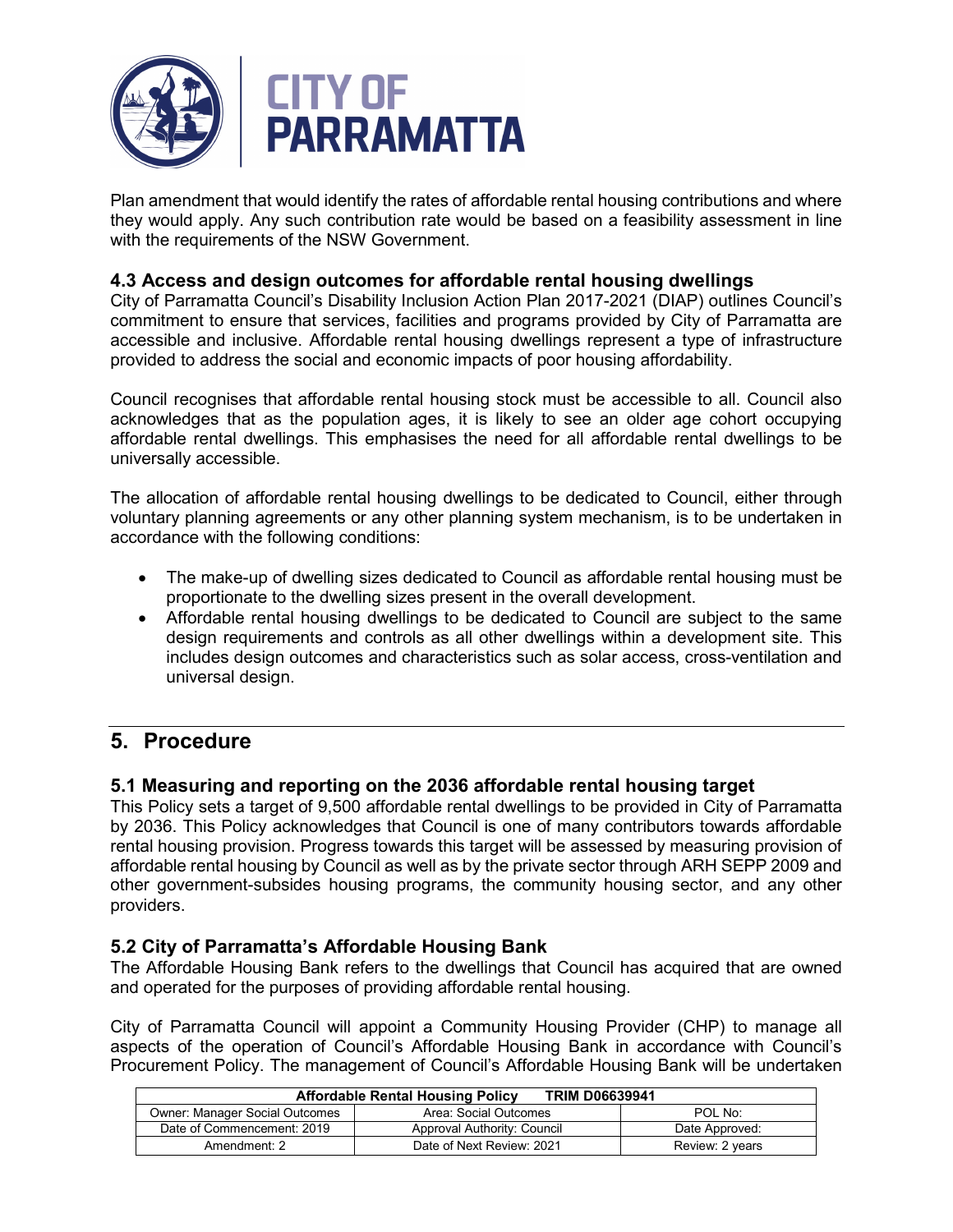

in accordance with this Policy and any relevant procedural documents developed to ensure that the policy objective is achieved through operation of Council's affordable rental housing assets.

### **5.3 Tenant eligibility for the Affordable Housing Bank**

Dwellings in Council's Affordable Housing Bank will be tenanted by the CHP that Council contracts to manage them. Selection of tenants will be undertaken through an eligibility shortlisting process as agreed by Council. Details of eligibility criteria will be specified in procedural documents. In summary, the criteria will include:

- Income testing, being households that qualify as very low, low or moderate income households as defined in the *Environmental Planning and Assessment Act 1979*.
- Required evidence for eligibility including the following:
	- o Proof of tenant's connection to the City of Parramatta LGA, for example must be either currently living or working in the LGA in the past two years prior to their application date;
	- $\circ$  Proof of tenant's employment within the City of Parramatta LGA, and ideally within a key worker role; and
	- $\circ$  Proof of tenant's Australian citizenship or permanent residency in Australia.

Eligibility criteria are designed to ensure that affordable rental housing is provided appropriately to address housing stress levels in City of Parramatta.

#### **5.4 Implementation of Voluntary Planning Agreements (VPAs) to secure future affordable rental housing stock (Action 1)**

Implementation of Action 1 of this Policy will be undertaken in accordance with Council's Planning Agreements Policy 2018.

Once Action 2 is achieved in a given location, a proportion of value will no longer be sought through voluntary planning agreements for purposes of affordable rental housing contribution. Any value captured through voluntary planning agreements following this will be allocated to other community infrastructure.

#### **5.5 Pursuit of Inclusionary Zoning through application to Department of Planning and Environment (DPE) for inclusion under SEPP 70 (Action 2)**

Council will work to achieve inclusion under State Environmental Planning Policy No. 70 (SEPP 70) in order to facilitate development of an affordable rental housing contributions scheme which will be used to ensure that affordable rental housing is delivered as City of Parramatta continues to grow.

Council will follow the process as specified by the NSW Government in seeking to implement inclusionary zoning, including economic feasibility assessment of the contribution rate to be applied on a precinct-by-precinct basis.

| <b>TRIM D06639941</b><br><b>Affordable Rental Housing Policy</b> |                             |                 |
|------------------------------------------------------------------|-----------------------------|-----------------|
| <b>Owner: Manager Social Outcomes</b>                            | Area: Social Outcomes       | POL No:         |
| Date of Commencement: 2019                                       | Approval Authority: Council | Date Approved:  |
| Amendment: 2                                                     | Date of Next Review: 2021   | Review: 2 years |